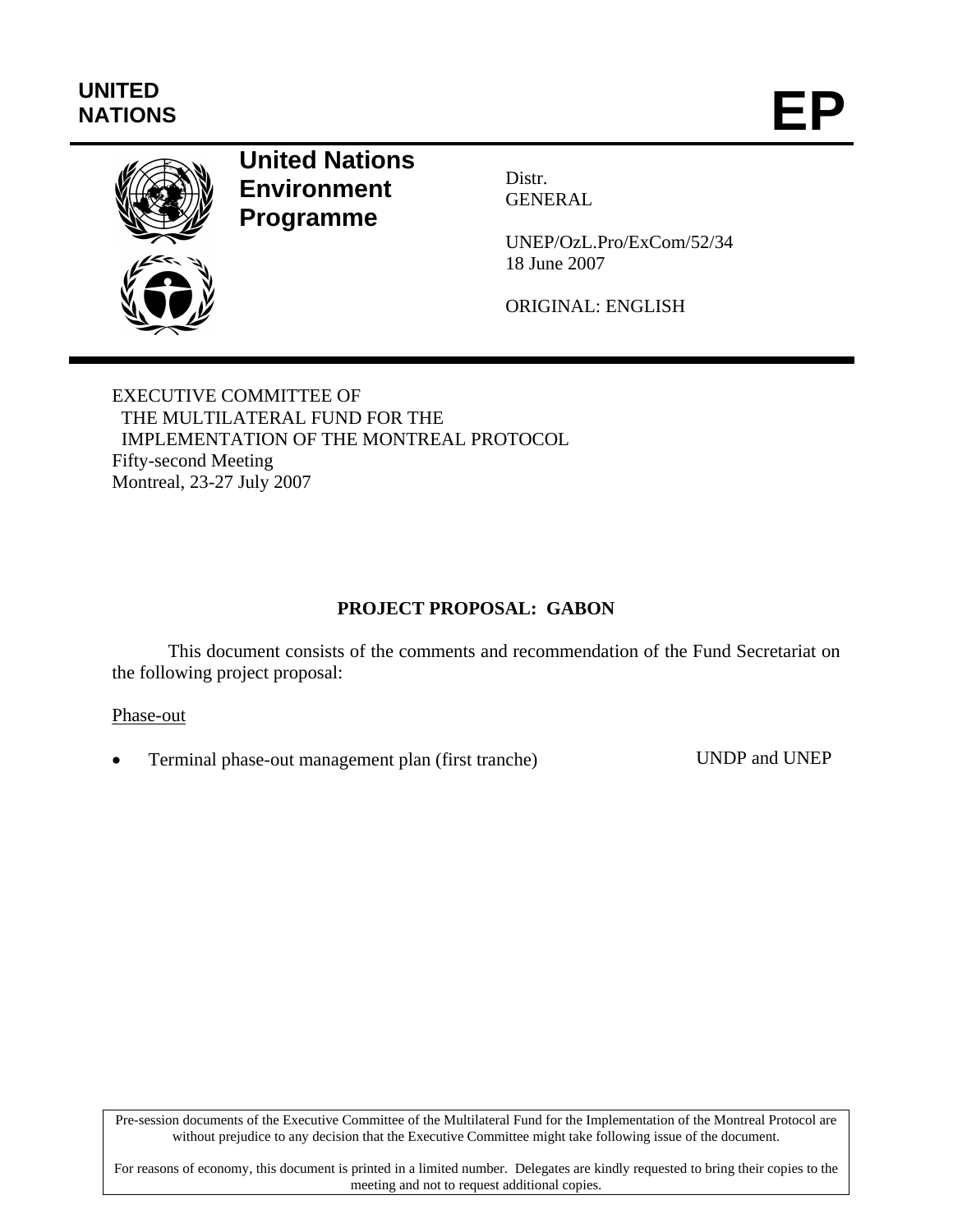#### **PROJECT EVALUATION SHEET – MULTI-YEAR PROJECTS GABON**

#### **PROJECT TITLE BILATERAL/IMPLEMENTING AGENCY**

Terminal phase-out management plan (first tranche) UNDP and UNEP

**NATIONAL CO-ORDINATING AGENCY:** Ministère de l'Environnement, de la Protection de la Nature, et de la Ville, Bureau Ozone Gabon

#### **LATEST REPORTED CONSUMPTION DATA FOR ODS ADDRESSED IN PROJECT A: ARTICLE-7 DATA (ODP TONNES, 2006, AS OF MAY 2007)**

| гO.<br>. . |  |
|------------|--|
|            |  |

 $CFC$  1.2

#### **B: COUNTRY PROGRAMME SECTORAL DATA (ODP TONNES, 2006, AS OF MAY 2007)**

| ODS      | Aerosol | Foam | Ref. Mfg. | Ref. Servicing | Solvents | Process agent | Fumigant |
|----------|---------|------|-----------|----------------|----------|---------------|----------|
| $CFC-12$ |         |      |           |                |          |               |          |
|          |         |      |           |                |          |               |          |

**CFC consumption remaining eligible for funding (ODP tonnes)** 

**CURRENT YEAR BUSINESS PLAN:** Total funding US \$110,000 UNDP, US \$116,000 UNEP: total phase-out 1.6 ODP tonnes.

| PROJECT DATA                           |                                            | 2007    | 2008    | 2009 | 2010 | Total   |
|----------------------------------------|--------------------------------------------|---------|---------|------|------|---------|
| <b>CFCs</b>                            | <b>Montreal Protocol limits</b>            | 1.5     | 1.5     | 1.5  | 0.0  |         |
| (ODP)<br>Annual consumption limit      |                                            | 1.5     | 1.5     | 1.5  | 0.0  |         |
| tonnes)                                | Annual phase-out from ongoing projects     |         |         |      |      |         |
| Annual phase-out newly addressed       |                                            |         |         | 1.5  |      | 1.5     |
| TOTAL ODS CONSUMPTION TO BE PHASED OUT |                                            |         |         |      |      |         |
| Final project costs (US \$):           |                                            |         |         |      |      |         |
| Funding for Lead IA: UNEP              |                                            | 65,000  | 50,000  |      |      | 115,000 |
| Funding for Cooperating IA: UNDP       |                                            | 50,000  | 40,000  |      |      | 90,000  |
| <b>Total project funding</b>           |                                            | 115,000 | 90,000  |      |      | 205,000 |
| Final support costs (US \$):           |                                            |         |         |      |      |         |
| Support cost for Lead IA: UNEP         |                                            | 8,450   | 6,500   |      |      | 14,950  |
| Support cost for Cooperating IA: UNDP  |                                            | 4,500   | 3,600   |      |      | 8,100   |
| <b>Total support costs</b>             |                                            | 12,950  | 10,100  |      |      | 23,050  |
|                                        | TOTAL COST TO MULTILATERAL FUND (US \$)    |         | 100,100 |      |      | 228,050 |
|                                        | Final project cost effectiveness (US\$/kg) |         |         |      |      | n/a     |

**FUNDING REQUEST:** Approval of funding for the first tranche (2007) as indicated above.

**SECRETARIAT'S RECOMMENDATION Blanket approval**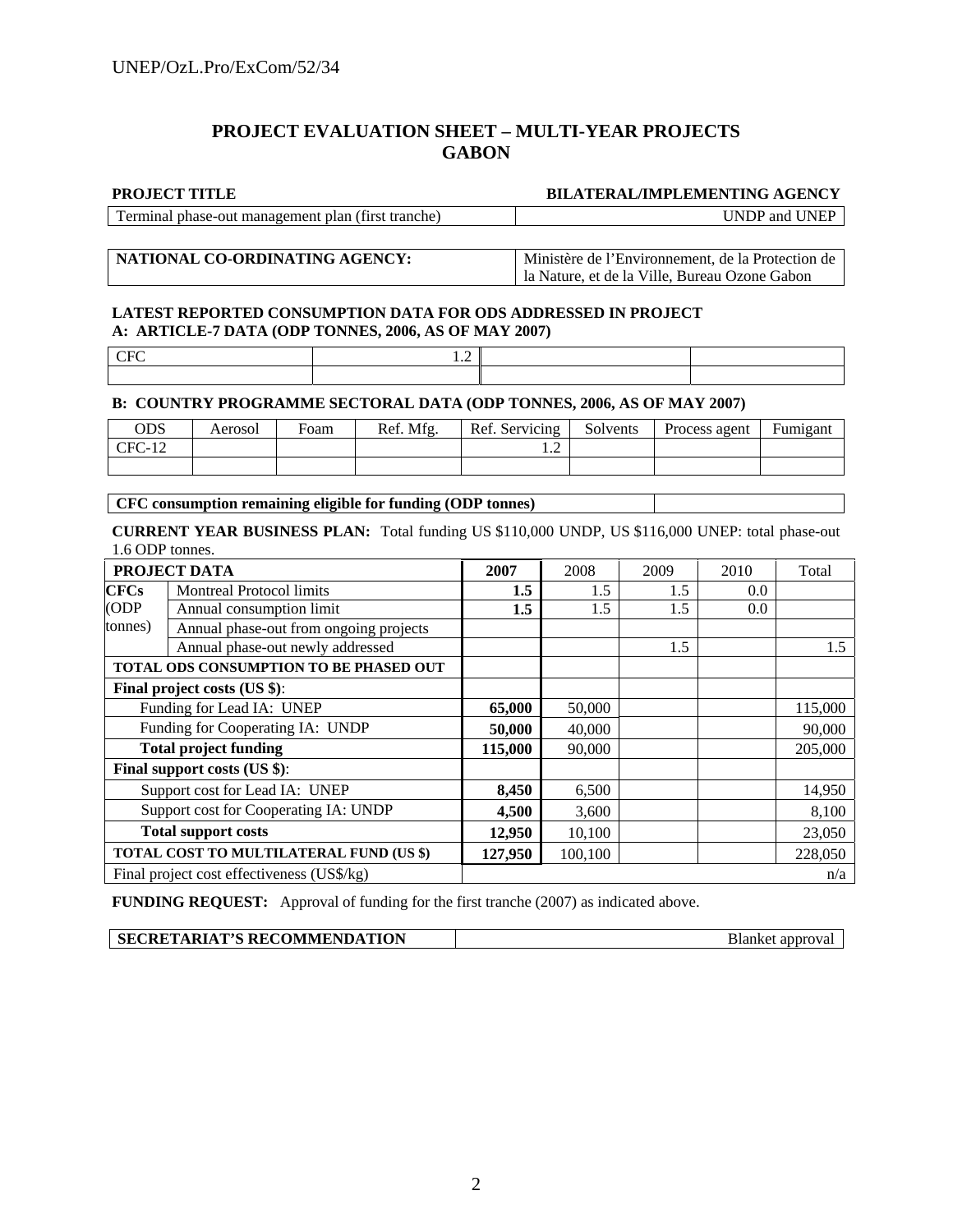#### **PROJECT DESCRIPTION**

1. On behalf of the Government of Gabon, UNEP, as the lead implementing agency, has submitted a terminal CFC phase-out management plan (TPMP) for consideration by the Executive Committee at its 52nd Meeting. The project will also be implemented with assistance from UNDP. The total cost of the Gabon TPMP as submitted is US \$205,000 plus agency support costs of US \$14,950 for UNEP and US \$8,100 for UNDP. The project proposes the complete phase-out of CFCs by the end of 2009. The CFC baseline for compliance is 10.3 ODP tonnes.

#### **Background**

2. In regard to the phase-out of CFCs in the refrigeration servicing sector, the Executive Committee allocated US \$362,244 to UNDP and UNEP for a refrigerant management plan (RMP) at its 26th Meeting (UNEP/OzL.Pro/ExCom/26/34). An additional US \$178,102 was approved for UNDP and UNEP for the RMP update at its 41st Meeting (UNEP/OzL.Pro/ExCom/41/35).

3. Implementation of the activities in the refrigeration servicing sector has resulted in the training of 295 refrigeration service technicians in good servicing practices, and 86 customs officers. It has also led to the distribution of ODS identification kits, the establishment of a recovery and recycling network consisting of 50 recovery machines and 5 recycling centres. Between 0.7 and 1.0 ODP tonne of CFCs have been recovered.

#### **Policy and legislation**

4. In September 2003, inter-ministerial decrees were issued to establish ODS import controls and quotas. In November 2004, the Government of Gabon, together with the other countries of the Economic and Monetary Community of Central Africa (CEMAC), adopted regulations controlling ODS in those countries. Like the national regulations in most of its member countries, CEMAC regulations introduce a ban on CFC-based equipment and subject all ODS to import permits in line with the provisions of the Montreal Protocol. In the case of Gabon, the sub-regional regulations supersede the existing national regulations but do not nullify them since the provisions are not contradictory.

#### **Refrigeration servicing sector**

5. Of the total 1.07 tonnes of CFCs used in the refrigeration servicing sector in 2006, 650 ODP kg were used for servicing domestic refrigerators, 318 ODP kg for commercial and industrial refrigeration systems, and 98 ODP kg for MAC units. The current prices of refrigerants per kg are: US \$14.62 for CFC-12, US \$12.29 for HFC-134a, US \$7.63 for HCFC-22, US \$15.67 for R404a and US \$15.91 for R407c.

## **Activities proposed in the TPMP**

6. The proposed TPMP project elements include a technical assistance programme for retrofitting and good servicing practices, additional training for refrigeration servicing technicians and customs officers, and project implementation and monitoring activities.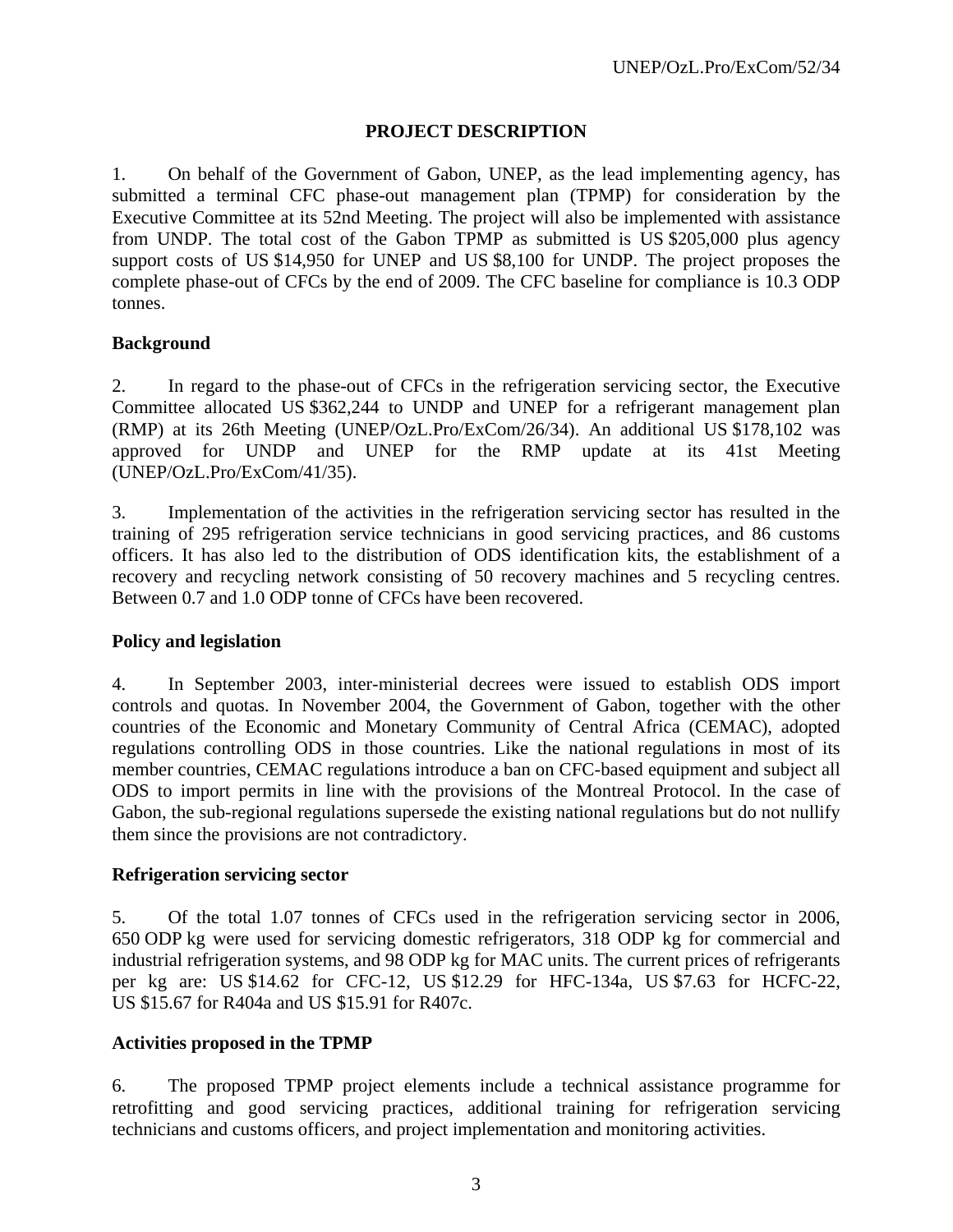7. The Government of Gabon plans the complete phase-out of CFCs by 1 January 2010. A detailed work plan for 2007 has been submitted with the TPMP proposal.

## **SECRETARIAT'S COMMENTS AND RECOMMENDATION**

## **COMMENTS**

8. The 2005 CFC consumption reported by the Government of Gabon under Article 7 of the Protocol (i.e., 2.1 ODP tonnes) was already 3.1 ODP tonnes below the Protocol's maximum allowable level of consumption for that year (i.e., 5.2 ODP tonnes), and 0.6 ODP tonnes above the 2007 allowable level of consumption (i.e., 1.5 ODP tonnes). CFC consumption levels in 2006 have been estimated at 1.0 ODP tonnes.

9. The Secretariat noted that several of the new activities proposed in the TPMP project have been implemented. In view of this, and taking into account the requirements of decisions 41/100 and 49/6, the Secretariat suggested that UNEP and UNDP consider the feasibility and sustainability of jointly implementing the following new replacement activities:

- (a) Enforcement of the ODS licensing system for controlling all ODS and CFC-based equipment and, if necessary, additional training to customs officers;
- (b) Specific training programmes in the use of drop-in refrigerants and retrofit of CFC-based commercial and industrial refrigeration systems, and provision of basic servicing tools for technicians;
- (c) Technical assistance programme to continue implementing retrofit/conversion of CFC-based refrigeration equipment (including procurement of ancillary equipment for the recovery and recycling machines currently in operation and, if needed, a few multi-refrigerant recovery and recycling units); and
- (d) Establishment of the reporting and monitoring unit.

10. UNEP and UNDP considered the Secretariat's suggestion and adjusted the sub-project components of the TPMP accordingly.

## **Agreement**

11. The Government of Gabon submitted a draft agreement between the Government and the Executive Committee with the conditions for the complete phase-out of CFCs in Gabon, which is contained in the annex to the present document.

## **RECOMMENDATION**

12. The Secretariat recommends blanket approval of the terminal phase-out management plan for Gabon. The Executive Committee may wish to: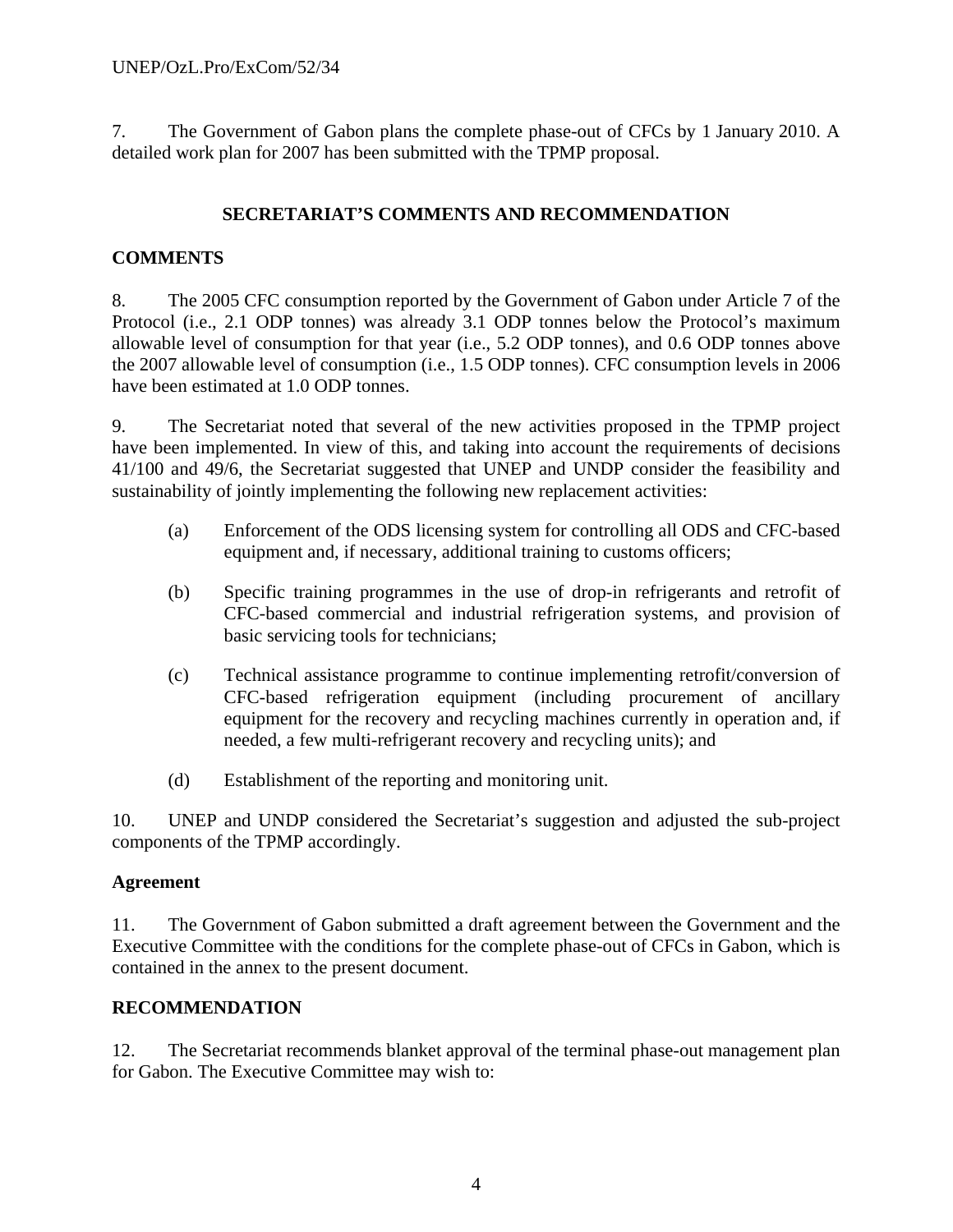- (a) Approve, in principle, the terminal phase-out management plan for Gabon, at the amount of US \$205,000 plus agency support costs of US \$14,950 for UNEP and US \$8,100 for UNDP;
- (b) Approve the draft agreement between the Government of Gabon and the Executive Committee for the implementation of the terminal phase-out management plan as contained in Annex I to this document;
- (c) Urge UNEP and UNDP to take full account of the requirements of decisions 41/100 and 49/6 during the implementation of the terminal phase-out management plan; and
- (d) Approve the first tranche of the plan at the funding levels shown in the table below:

|     | <b>Project Title</b>                               | <b>Project Funding</b><br>(US\$) | (US\$) | <b>Support Cost</b>   Implementing<br>Agency |
|-----|----------------------------------------------------|----------------------------------|--------|----------------------------------------------|
| (a) | Terminal phase-out management plan (first tranche) | 65,000                           | 8.450  | <b>UNEP</b>                                  |
| (b) | Terminal phase-out management plan (first tranche) | 50,000                           | 4.500  | UNDP                                         |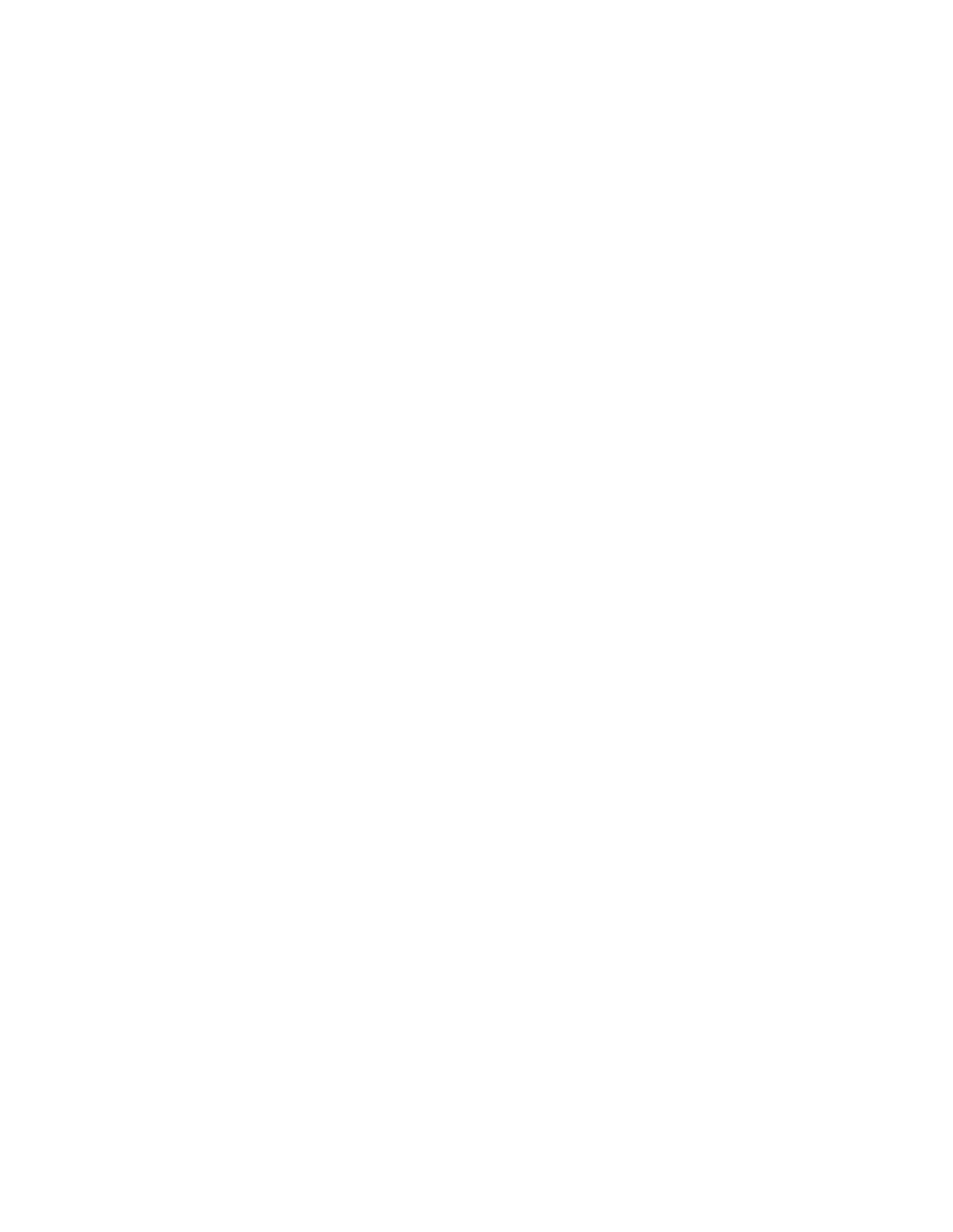#### **Annex I**

#### **AGREEMENT BETWEEN GABON AND THE EXECUTIVE COMMITTEE OF THE MULTILATERAL FUND FOR THE PHASE-OUT OF OZONE-DEPLETING SUBSTANCES (DRAFT)**

1. This Agreement represents the understanding of the Government of Gabon (the "Country") and the Executive Committee with respect to the complete phase-out of controlled use of the ozone-depleting substances set out in Appendix 1-A (the "Substances") prior to 1 January 2010 in compliance with Protocol schedules.

2. The Country agrees to meet the annual consumption limits of the Substances as set out in row 2 of Appendix 2-A (the "Targets, and Funding") in this Agreement. The Country accepts that, by its acceptance of this Agreement and performance by the Executive Committee of its funding obligations described in paragraph 3, it is precluded from applying for or receiving further funding from the Multilateral Fund in respect to the Substances.

3. Subject to compliance by the Country with its obligations set out in this Agreement, the Executive Committee agrees in principle to provide the funding set out in row 6 of Appendix 2-A (the "Targets, and Funding") to the Country. The Executive Committee will, in principle, provide this funding at the Executive Committee meetings specified in Appendix 3-A (the "Funding Approval Schedule").

4. The Country will meet the consumption limits for each of the Substances as indicated in Appendix 2 -A. It will also accept independent verification by the relevant implementing agency of achievement of these consumption limits as described in sub-paragraph 5(b) of this Agreement.

5. The Executive Committee will not provide the Funding in accordance with the Funding Approval Schedule unless the Country satisfies the following conditions at least 60 days prior to the applicable Executive Committee meeting set out in the Funding Approval Schedule:

- (a) That the Country has met the Targets for the applicable year;
- (b) That the meeting of these Targets will be independently verified, if requested by the Executive Committee consistent with paragraph (d) of decision 45/54;
- (c) That the Country has substantially completed all actions set out in the last annual implementation programme; and
- (d) That the Country has submitted and received endorsement from the Executive Committee for an annual implementation programme in the form of Appendix 4-A (the "Format of Annual Implementation Programme") in respect of the year for which tranche funding is being requested.

6. The Country will ensure that it conducts accurate monitoring of its activities under this Agreement. The institutions set out in Appendix 5-A (the "Monitoring Institutions and Roles") will monitor and report on that monitoring in accordance with the roles and responsibilities set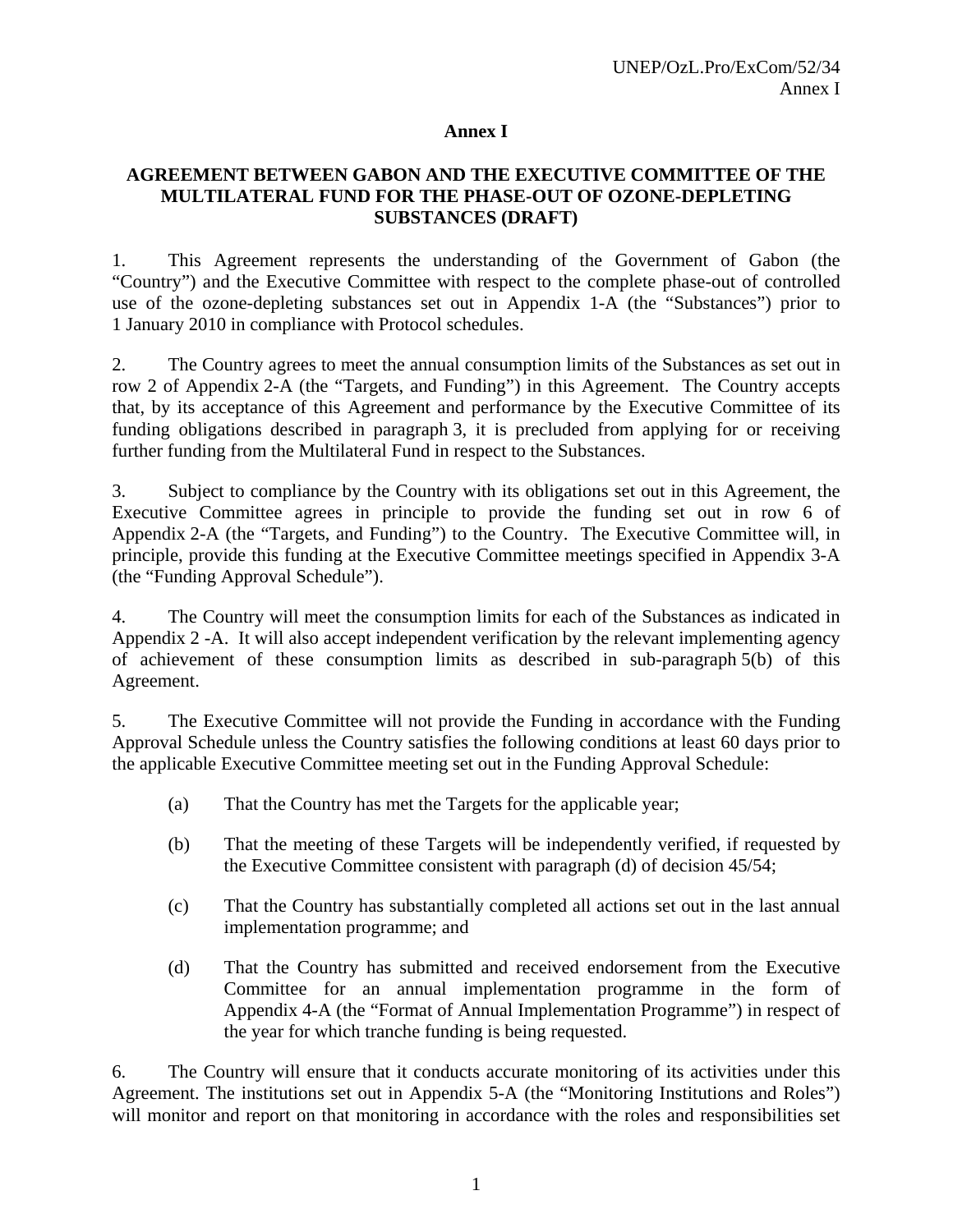out in Appendix 5-A. This monitoring will also be subject to independent verification as described in sub-paragraph 5(b).

7. While the Funding was determined on the basis of estimates of the needs of the Country to carry out its obligations under this Agreement, the Executive Committee agrees that the Country may have the flexibility to reallocate the approved funds, or part of the funds, according to the evolving circumstances to achieve the goals prescribed under this Agreement. Reallocations categorized as major changes must be documented in advance in the next annual implementation programme and endorsed by the Executive Committee as described in sub-paragraph 5(d). Reallocations not categorized as major changes may be incorporated in the approved annual implementation programme, under implementation at the time, and reported to the Executive Committee in the report on implementation of the annual implementation programme.

8. Specific attention will be paid to the execution of the activities in the refrigeration-servicing sub-sector, in particular:

- (a) The Country would use the flexibility available under this Agreement to address specific needs that might arise during project implementation;
- (b) The technical assistance programme for the refrigeration-servicing sub-sector will be implemented in stages so that remaining resources can be diverted to other phase-out activities such as additional training or procurement of service tools in cases where the proposed results are not achieved, and will be closely monitored in accordance with Appendix 5-A of this Agreement; and
- (c) The Country and the implementing agencies will take full account of the requirements of decisions 41/100 and 49/6 during the implementation of the plan.

9. The Country agrees to assume overall responsibility for the management and implementation of this Agreement and of all activities undertaken by it or on its behalf to fulfill the obligations under this Agreement. UNEP has agreed to be the lead implementing agency (the "Lead IA") and UNDP has agreed to be cooperating implementing agency (the "Cooperating IA") under the lead of the Lead IA in respect of the Country's activities under this Agreement. The Lead IA will be responsible for carrying out the activities listed in Appendix 6-A, including but not limited to independent verification as per sub-paragraph 5(b). The Country also agrees to periodic evaluations, which might be carried out under the monitoring and evaluation work programmes of the Multilateral Fund. The Cooperating IA will be responsible for carrying out the activities listed in Appendix 6-B. The Executive Committee agrees, in principle, to provide the Lead IA and the Cooperating IA with the fees set out in row 7 and 8 of Appendix 2-A.

10. Should the Country, for any reason, not meet the Targets for the elimination of the Substances set out in Appendix 2-A of the Montreal Protocol or otherwise does not comply with this Agreement, then the Country agrees that it will not be entitled to the Funding in accordance with the Funding Approval Schedule. At the discretion of the Executive Committee, funding will be reinstated according to a revised funding approval schedule determined by the Executive Committee after the Country has demonstrated that it has satisfied all of its obligations that were due to be met prior to receipt of the next tranche of funding under the Funding Approval Schedule. The Country acknowledges that the Executive Committee may reduce the amount of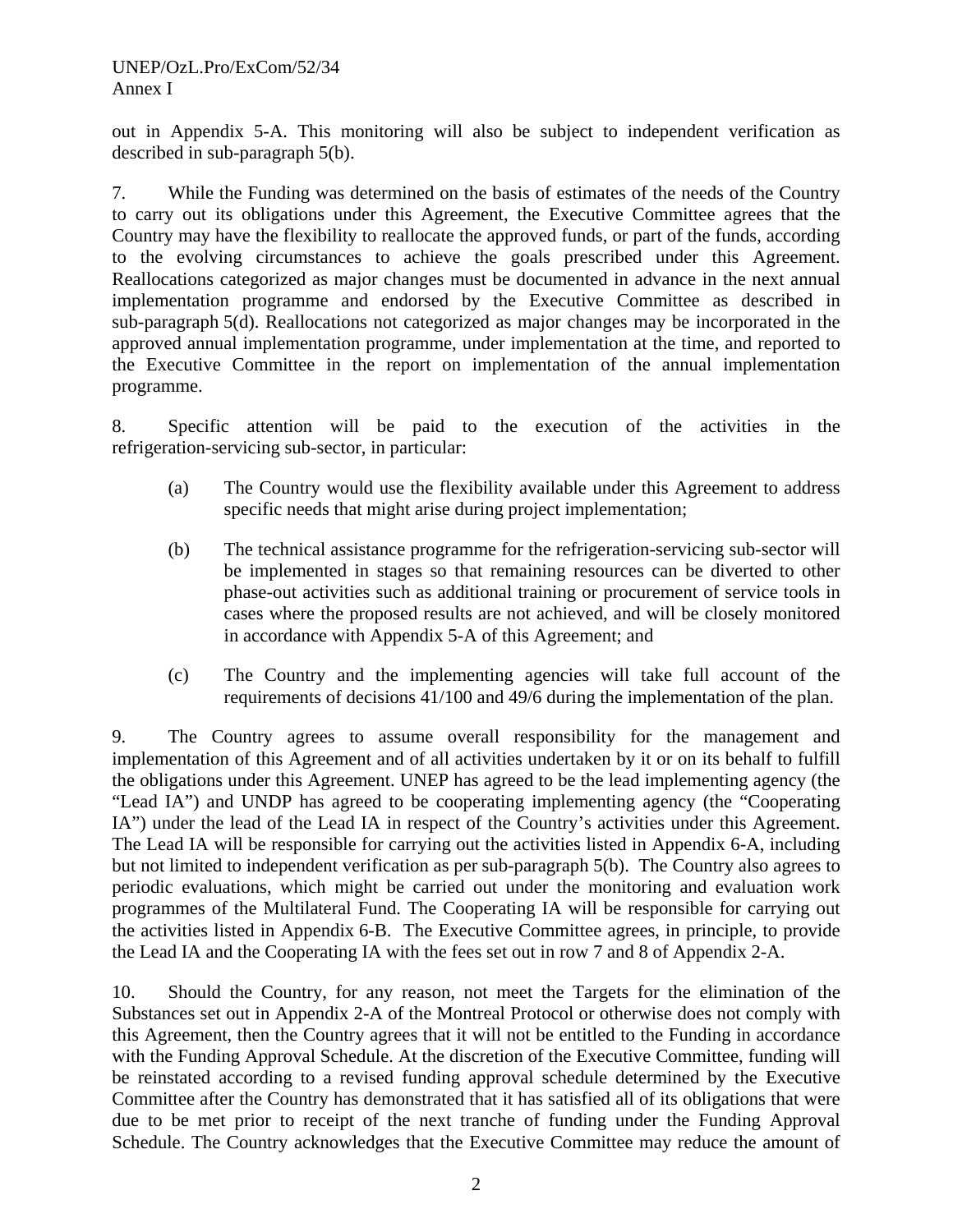the Funding by the amounts set out in Appendix 7-A in respect of each ODP tonne of reductions in consumption not achieved in any one year.

11. The funding components of this Agreement will not be modified on the basis of any future Executive Committee decision that may affect the funding of any other consumption sector projects or any other related activities in the Country.

12. The Country will comply with any reasonable request of the Executive Committee and the Lead IA and the Cooperating IA to facilitate implementation of this Agreement. In particular, it will provide the Lead IA and the Cooperating IA with access to information necessary to verify compliance with this Agreement.

13. All of the agreements set out in this Agreement are undertaken solely within the context of the Montreal Protocol and as specified in this Agreement. All terms used in this Agreement have the meaning ascribed to them in the Protocol unless otherwise defined herein.

## **APPENDICES**

## **APPENDIX 1-A: THE SUBSTANCES**

| .<br>⊣<br>. .<br>-<br>ne<br>-<br>∸<br>ັ<br>--<br>______<br>the contract of the contract of the contract of the contract of the contract of the contract of the contract of<br>$\sim$ |
|--------------------------------------------------------------------------------------------------------------------------------------------------------------------------------------|
|--------------------------------------------------------------------------------------------------------------------------------------------------------------------------------------|

## **APPENDIX 2-A: THE TARGETS, AND FUNDING**

|                                                                                        | 2007     | 2008     | 2009 | 2010     | <b>Total</b> |
|----------------------------------------------------------------------------------------|----------|----------|------|----------|--------------|
| 1. Montreal Protocol consumption limits of<br>Annex A, Group I substances (ODP tonnes) | 1.5      | 1.5      | 1.5  | 0        |              |
| 2. Maximum allowable consumption of Annex A,<br>Group I substances (ODP tonnes)        | 1.5      | 1.5      | 1.5  | $\Omega$ |              |
| 3. New reduction under plan (ODP tonnes)                                               | $\Omega$ | $\Omega$ | 1.5  | 0.0      | 1.5          |
| 4. Lead IA agreed funding (US \$)                                                      | 65,000   | 50,000   |      |          | 115,000      |
| 5. Cooperating IA agreed funding (US \$)                                               | 50,000   | 40,000   |      |          | 90,000       |
| Total agreed funding (US \$)<br>6.                                                     | 115,000  | 90,000   |      |          | 205,000      |
| Lead IA support costs (US \$)<br>7.                                                    | 8,450    | 6,500    |      |          | 14,950       |
| Cooperating IA support cost (US \$)<br>8.                                              | 4,500    | 3,600    |      |          | 8,100        |
| Total agency support costs (US \$)<br>9.                                               | 12,950   | 10,100   |      |          | 23,050       |
| 10. Grand total agreed funding (US \$)                                                 | 127,950  | 100,100  |      |          | 228,050      |

## **APPENDIX 3-A: FUNDING APPROVAL SCHEDULE**

1. Funding for the second tranche will be considered for approval at the second meeting of 2008. In case the Executive Committee requires verification of the achievements of the targets in the TPMP, it is understood that the approval or disbursement of the tranche might be delayed until the verification is completed and has been reviewed.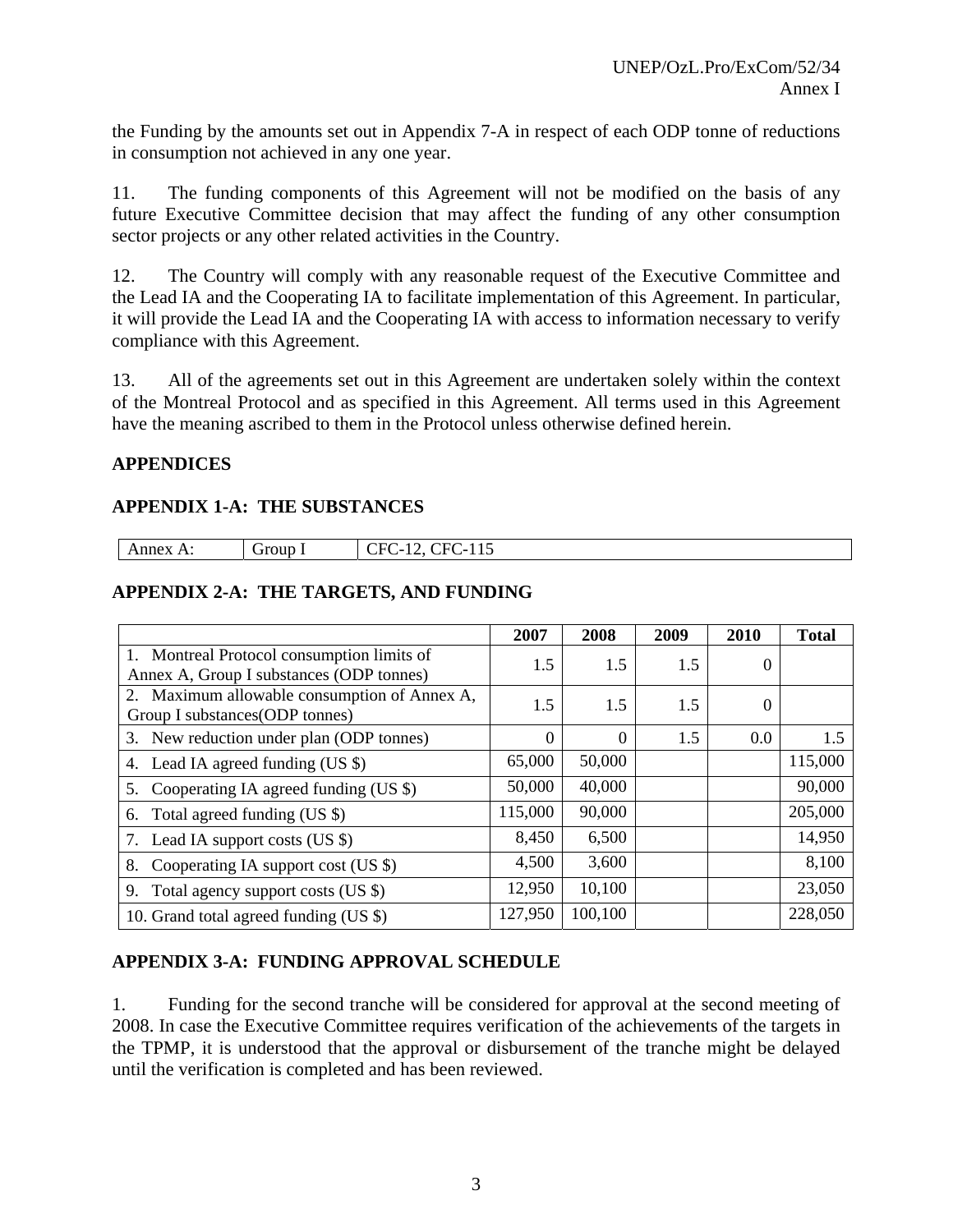## **APPENDIX 4-A: FORMAT OF ANNUAL IMPLEMENTATION PROGRAMME**

#### 1. **Data**

| Country                                      |  |
|----------------------------------------------|--|
| Year of plan                                 |  |
| # of years completed                         |  |
| # of years remaining under the plan          |  |
| Target ODS consumption of the preceding year |  |
| Target ODS consumption of the year of plan   |  |
| Level of funding requested                   |  |
| Lead implementing agency                     |  |
| Cooperating agency(ies)                      |  |

#### 2. **Targets**

|               | <b>Indicators</b> | <b>Preceding year</b> | Year of plan | <b>Reduction</b> |
|---------------|-------------------|-----------------------|--------------|------------------|
| Supply of ODS | Import            |                       |              |                  |
|               | Total $(1)$       |                       |              |                  |
| Demand of ODS | Manufacturing     |                       |              |                  |
|               | Servicing         |                       |              |                  |
|               | Stockpiling       |                       |              |                  |
|               | Total $(2)$       |                       |              |                  |

## 3. **Industry Action**

| <b>Sector</b> | Consumption<br>preceding year<br>(1) | <b>Consumption</b><br>year of plan<br>(2) | <b>Reduction</b><br>within year of<br>plan $(1) - (2)$ | Number of<br>projects<br>completed | Number of<br>servicing<br>related<br>activities | <b>ODS</b><br>phase-out (in<br><b>ODP</b> tonnes) |
|---------------|--------------------------------------|-------------------------------------------|--------------------------------------------------------|------------------------------------|-------------------------------------------------|---------------------------------------------------|
| Manufacturing |                                      |                                           |                                                        |                                    |                                                 |                                                   |
| Total         |                                      |                                           |                                                        |                                    |                                                 |                                                   |
|               |                                      |                                           |                                                        |                                    |                                                 |                                                   |
| Refrigeration |                                      |                                           |                                                        |                                    |                                                 |                                                   |
| Total         |                                      |                                           |                                                        |                                    |                                                 |                                                   |
| Grand total   |                                      |                                           |                                                        |                                    |                                                 |                                                   |

#### 4. **Technical Assistance**

Proposed Activity: Objective: Target Group: Impact:

## 5. **Government Action**

| <b>Policy/Activity planned</b>                        | <b>Schedule of implementation</b> |
|-------------------------------------------------------|-----------------------------------|
| Type of policy control on ODS import: servicing, etc. |                                   |
| Public awareness                                      |                                   |
| Others                                                |                                   |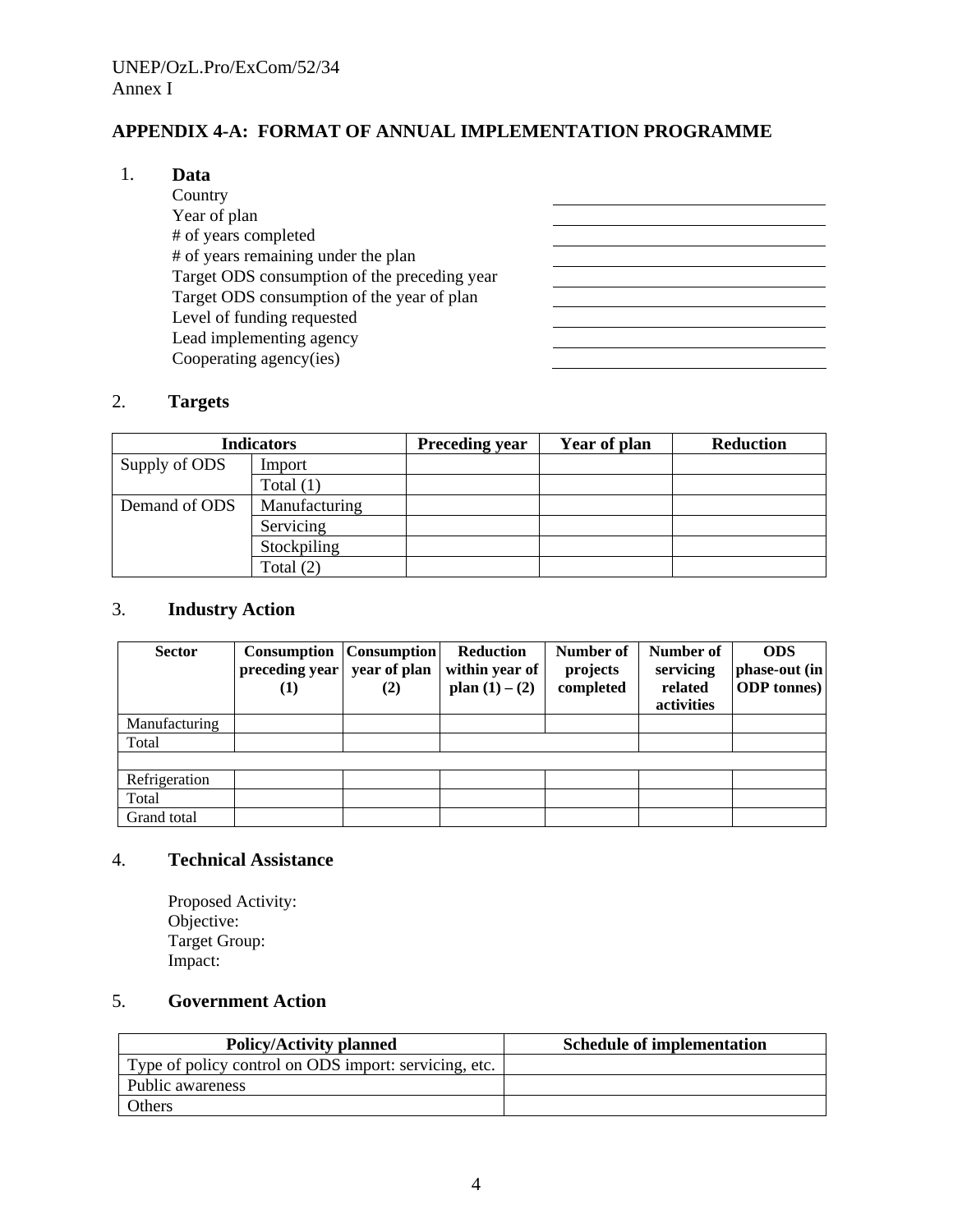#### 6. **Annual Budget**

| <b>Activity</b> | Planned expenditures (US \$) |
|-----------------|------------------------------|
|                 |                              |
| Total           |                              |

#### 7. **Administrative Fees**

#### **APPENDIX 5-A: MONITORING INSTITUTIONS AND ROLES**

1. All the monitoring activities will be coordinated and managed through the project "Monitoring and Management Unit", within the National Ozone Unit (NOU).

2. The Lead IA will have a particularly prominent role in the monitoring arrangements because of its mandate to monitor ODS imports, whose records will be used as a crosschecking reference in all the monitoring programmes for the different projects within the terminal phase-out plan (TPMP). This organization, along with the Cooperating IA will also undertake the challenging task of monitoring illegal ODS imports and exports with advisements made to the appropriate national agencies through the National Ozone Unit (NOU).

#### Verification and reporting

3. In accordance to decision 45/54 (d), the Executive Committee reserves the right for independent verification in case the Executive Committee selects Gabon for related auditing. Based on discussion with the Lead IA, Gabon should select the independent organization (auditing) to carry out the verification of the TPMP results and this independent monitoring programme.

#### **APPENDIX 6-A: ROLE OF THE LEAD IMPLEMENTING AGENCY**

1. The Lead IA will be responsible for a range of activities to be specified in the project document as follows:

- (a) Ensuring performance and financial verification in accordance with this Agreement and with its specific internal procedures and requirements as set out in the Country's phase-out plan;
- (b) Assisting the Country in preparation of the Annual Implementation Programme;
- (c) Providing verification to the Executive Committee that the Targets have been met and associated annual activities have been completed as indicated in the Annual Implementation Programme consistent with Appendix-5A. In case the Executive Committee selects Gabon consistent with paragraph (d) of decision 45/54, separate funding will be provided by the Executive Committee to the Lead IA for this undertaking;
- (d) Ensuring that the achievements in previous annual implementation programmes are reflected in the future annual implementation programme;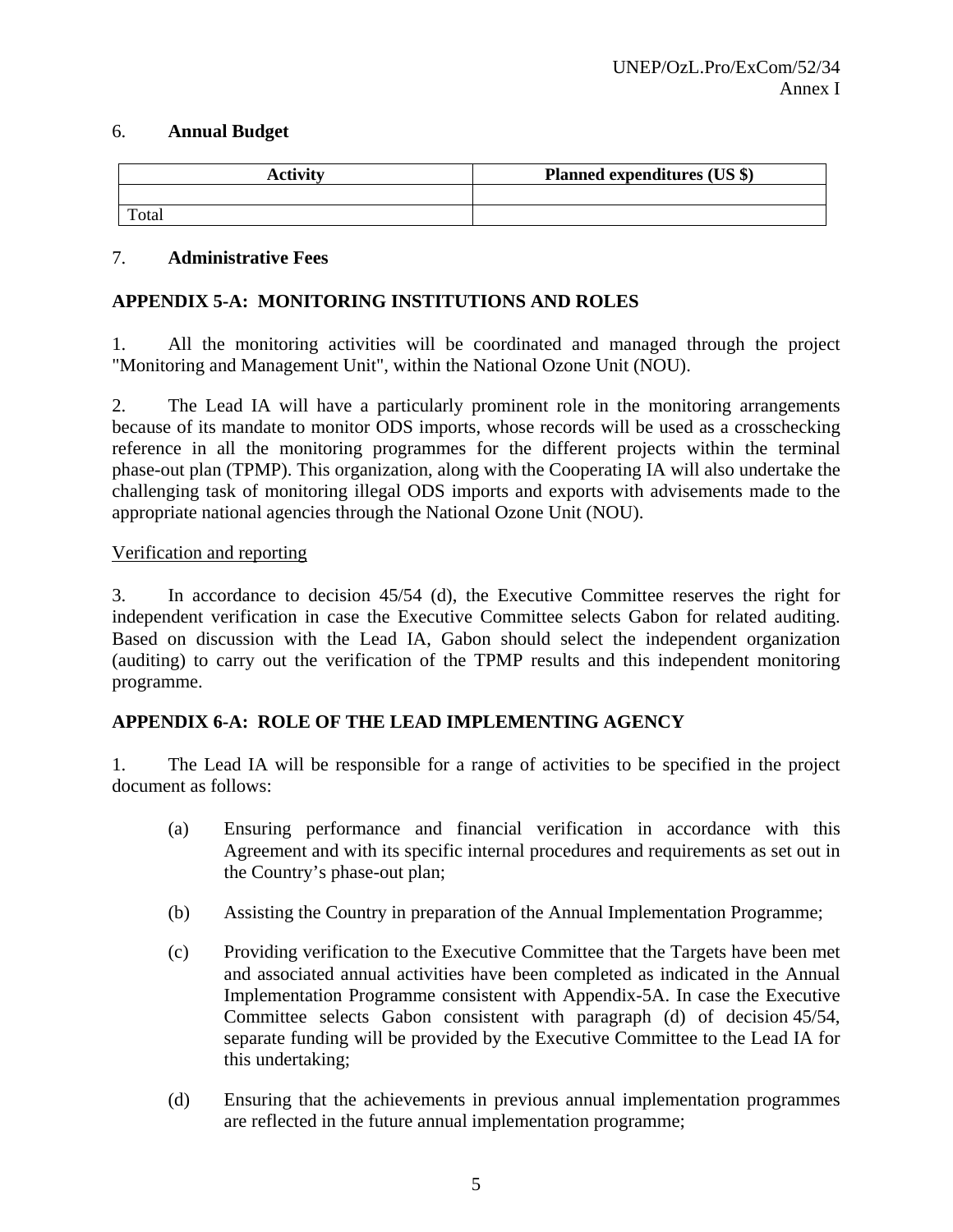- (e) Reporting on the implementation of the Annual Implementation Programme of the preceding year and preparing for annual implementation programme for the year of submission for submission to the Executive Committee, commencing with the 2008 annual implementation programme combined with the report on the 2007 annual implementation programme;
- (f) Ensuring that appropriate independent technical experts carry out the technical reviews undertaken by the Lead IA;
- (g) Carrying out required supervision missions;
- (h) Ensuring the presence of an operating mechanism to allow effective, transparent implementation of the Annual Implementation Programme and accurate data reporting;
- (i) Providing verification for the Executive Committee that consumption of the Substances has been eliminated in accordance with the Targets, if requested by the Executive Committee;
- (j) Coordinating the activities of the Cooperating IA;
- (k) Ensuring that disbursements made to the Country are based on the use of the indicators; and
- (l) Providing assistance with policy, management and technical support when required.

## **APPENDIX 6-B: ROLE OF COOPERATING IMPLEMENTING AGENCY**

- 1. The Cooperating IA will:
	- (a) Provide policy development assistance when required;
	- (b) Assist Gabon in the implementation and assessment of the activities funded for by the Cooperating IA; and
	- (c) Provide reports to the Lead IA on these activities, for inclusion in the consolidated reports.

## **APPENDIX 7-A: REDUCTIONS IN FUNDING FOR FAILURE TO COMPLY**

1. In accordance with paragraph 10 of the Agreement, the amount of funding provided may be reduced by US \$10,000 per ODP tonne of reductions in consumption not achieved in the year.

-----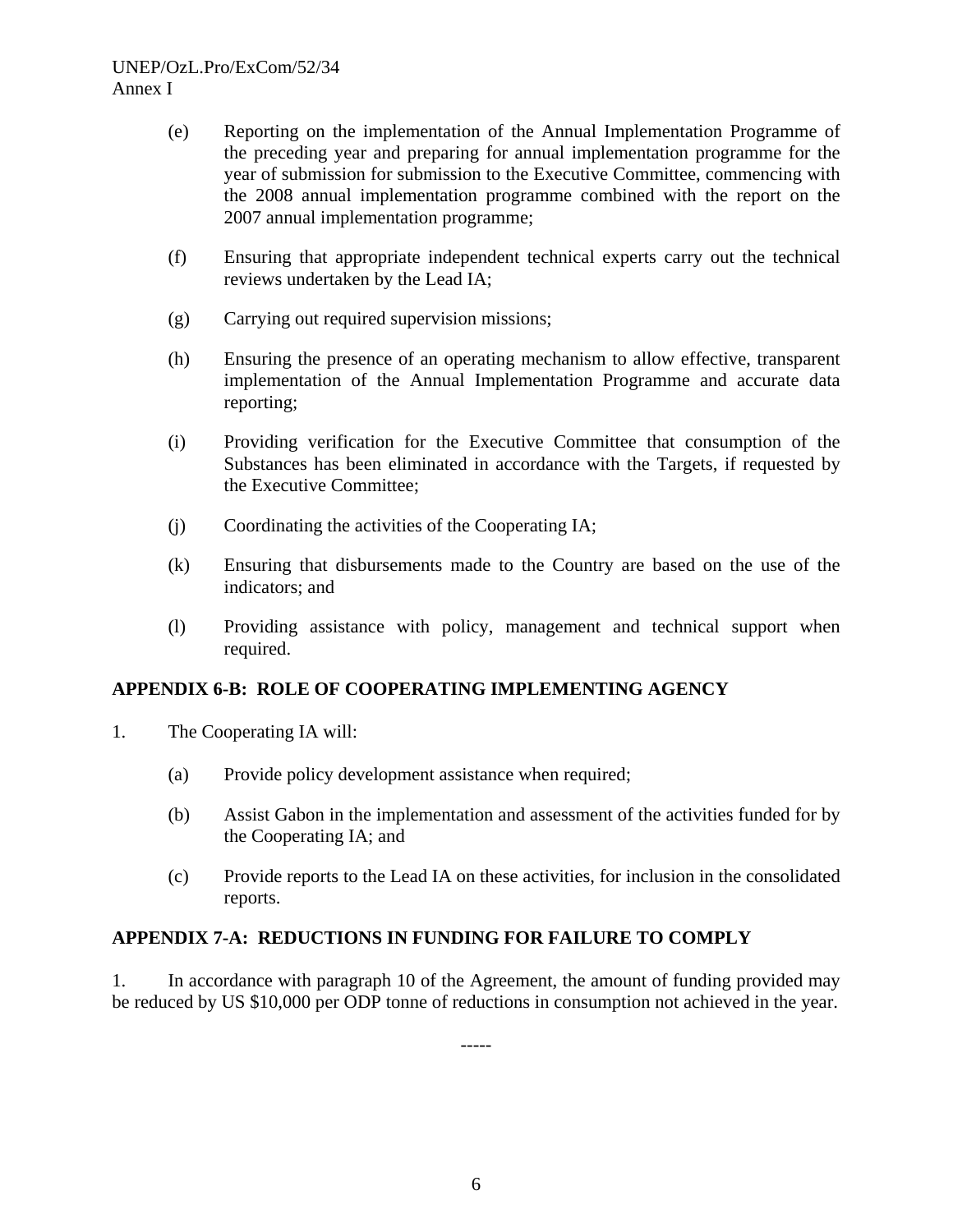#### **Annex II GABON OVERVIEW TABLES FOR MULTI-YEAR AGREEMENTS**

**COL** 

 $\overline{\phantom{a}}$ 

**(1) PROJECT TITLE: Terminal phase-out management plan**

#### **(2) EXECUTIVE COMMITTEE APPROVALS AND PROVISIONS: Not applicable for first tranche**

| <b>Substances</b>                          | <b>Baseline</b> | 1995 | 1996 | 1997 | 1998             | 1999     | 2000 | 2001 | 2002             | 2003 | 2004 | 2005             | 2006       |
|--------------------------------------------|-----------------|------|------|------|------------------|----------|------|------|------------------|------|------|------------------|------------|
| <b>CFC</b>                                 | 10.3            |      | .    | 12.0 | 12.0             | 7.8      |      | 6.4  | 5.01             | 5.0  |      | 2.1              |            |
| <b>CTC</b>                                 | 0.0             |      |      | 0.0  | 0.0              | 0.0      | 0.0  | 0.0  | 0.0 <sub>l</sub> | 0.0  | 0.0  | 0.0 <sub>1</sub> | 0.         |
| Halons                                     | 0.0             | 0.0  | 0.0  | 0.0  | 0.0              | 0.0      | 0.0  | 0.0  | 0.01             | 0.0  | 0.0  | 0.0 <sub>1</sub> | 0.         |
| <b>MBR</b>                                 | 0.0             | 0.0  | 0.0  | 0.0  | 0.0 <sub>l</sub> | $_{0.0}$ | 0.0  | 0.0  | 0.0 <sub>l</sub> | 0.0  | 0.0  | 0.0 <sub>1</sub> | $^{\circ}$ |
| <b>TCA</b>                                 | 0.0             |      |      | 0.0  | 0.0              | 0.0      | 0.0  | 0.0  | 0.0              | 0.0  |      | 0.0              | 0.         |
| Source: A7 Data from the Ozone Secretariat |                 |      |      |      |                  |          |      |      |                  |      |      |                  |            |

#### **(4) LATEST COUNTRY PROGRAMME SECTORAL DATA (ODP TONNES) Year:** 2006

| .                        |         |      |       |                      |           |         | ------               | ------     |                |            |                       |                 |              |
|--------------------------|---------|------|-------|----------------------|-----------|---------|----------------------|------------|----------------|------------|-----------------------|-----------------|--------------|
| <b>Substances</b>        | Aerosol | Foam | Halon | <b>Refrigeration</b> |           | Solvent | <b>Process Agent</b> | <b>MDI</b> | <b>Lab Use</b> |            | <b>Methyl Bromide</b> | <b>Tobacco</b>  | <b>Total</b> |
|                          |         |      |       | Manufacturing        | Servicing |         |                      |            |                | <b>OPS</b> | Non-OPS               | <b>Fluffing</b> |              |
| <b>CFC</b>               |         |      |       |                      |           |         |                      |            |                |            |                       |                 | 1.20         |
| <b>CTC</b>               |         |      |       |                      |           |         |                      |            |                |            |                       |                 | 0.0          |
| Halons                   |         |      |       |                      |           |         |                      |            |                |            |                       |                 | 0.0          |
| <b>MBR</b>               |         |      |       |                      |           |         |                      |            |                |            |                       |                 | 0.0          |
| <b>TCA</b>               |         |      |       |                      |           |         |                      |            |                |            |                       |                 | 0.0          |
| the property of the con- |         |      |       |                      |           |         |                      |            |                |            |                       |                 |              |

*Source: Country Programme Data*

**Contract Contract** 

 $\sim$ 

#### **(5) PHASE-OUT (ODP TONNES)**

| <b>Substances</b>                                                                                                   | Calendar vear                       | 2003   | 2004   | 2005  | 2006  | 2007  | 2008  | 2009  | Total       | <b>Decision</b>                                             |
|---------------------------------------------------------------------------------------------------------------------|-------------------------------------|--------|--------|-------|-------|-------|-------|-------|-------------|-------------------------------------------------------------|
| <b>CFC</b>                                                                                                          | Maximum Allowable Consumption       | 10.300 | 10.300 | 5.150 | 5.150 | .545  | 1.545 |       |             |                                                             |
|                                                                                                                     | (Agreement: per substance if valid) |        |        |       |       |       |       |       |             |                                                             |
|                                                                                                                     | Compliance Action Target (MOP)      |        |        |       |       | N/A   |       | N/A   | a an an Aon | N/A                                                         |
|                                                                                                                     | Reduction Under Plan                |        |        |       |       | 0.500 | 0.250 | 0.250 |             |                                                             |
|                                                                                                                     | Remaining Phase-Out to be Achieved  |        |        |       |       | 0.500 | 0.250 | 0.000 |             | ,,,,,,,,,,,,,,,,,,,,,,,,,,,,<br><br>raaaaaaaaaaaaaaaaaaaaaa |
| Source: Agreement, Inventory, Progress Report, MOP Report, Project Document (Annual Plan) and Verification Reports. |                                     |        |        |       |       |       |       |       |             |                                                             |

#### **(6a) PROJECT COSTS (US\$)**

| <b>Calendar</b> vear                                                              | 2003 | 2004 | 2005 | 2006 | 2007    | 2008   | 2009 | Total |  |  |  |
|-----------------------------------------------------------------------------------|------|------|------|------|---------|--------|------|-------|--|--|--|
| <b>UN Agency</b>                                                                  |      |      |      |      |         |        |      |       |  |  |  |
| Funding as per Agreement                                                          |      |      |      |      | 125,000 | 80,000 |      |       |  |  |  |
| Disbursement as per Annual Plan                                                   |      |      |      |      | 125,000 | 80,000 |      |       |  |  |  |
| [Comments]                                                                        |      |      |      |      |         |        |      |       |  |  |  |
| Source: Agreement, Inventory, Progress Reports and Project Document (Annual Plan) |      |      |      |      |         |        |      |       |  |  |  |

#### **(6b) SUBMISSION SCHEDULES (planned and actual)**

| Submission year as per agreement                              | 2003 | 2004 | 2005 | 2006 | 2007             | 2008   | 2009 |  |  |
|---------------------------------------------------------------|------|------|------|------|------------------|--------|------|--|--|
| <b>UN Agency</b>                                              |      |      |      |      |                  |        |      |  |  |
| Planned submission as per Agreement                           |      |      |      |      | $_{\rm{Jul-}07}$ | Jul-08 |      |  |  |
| <b>Tranche Number</b>                                         |      |      |      |      |                  |        |      |  |  |
| Source: Agreement, Inventory and Final ExCom Report Decisions |      |      |      |      |                  |        |      |  |  |

*<i>S* Final Excom Report of the Inventory and Final ExCom Reporting Decisions